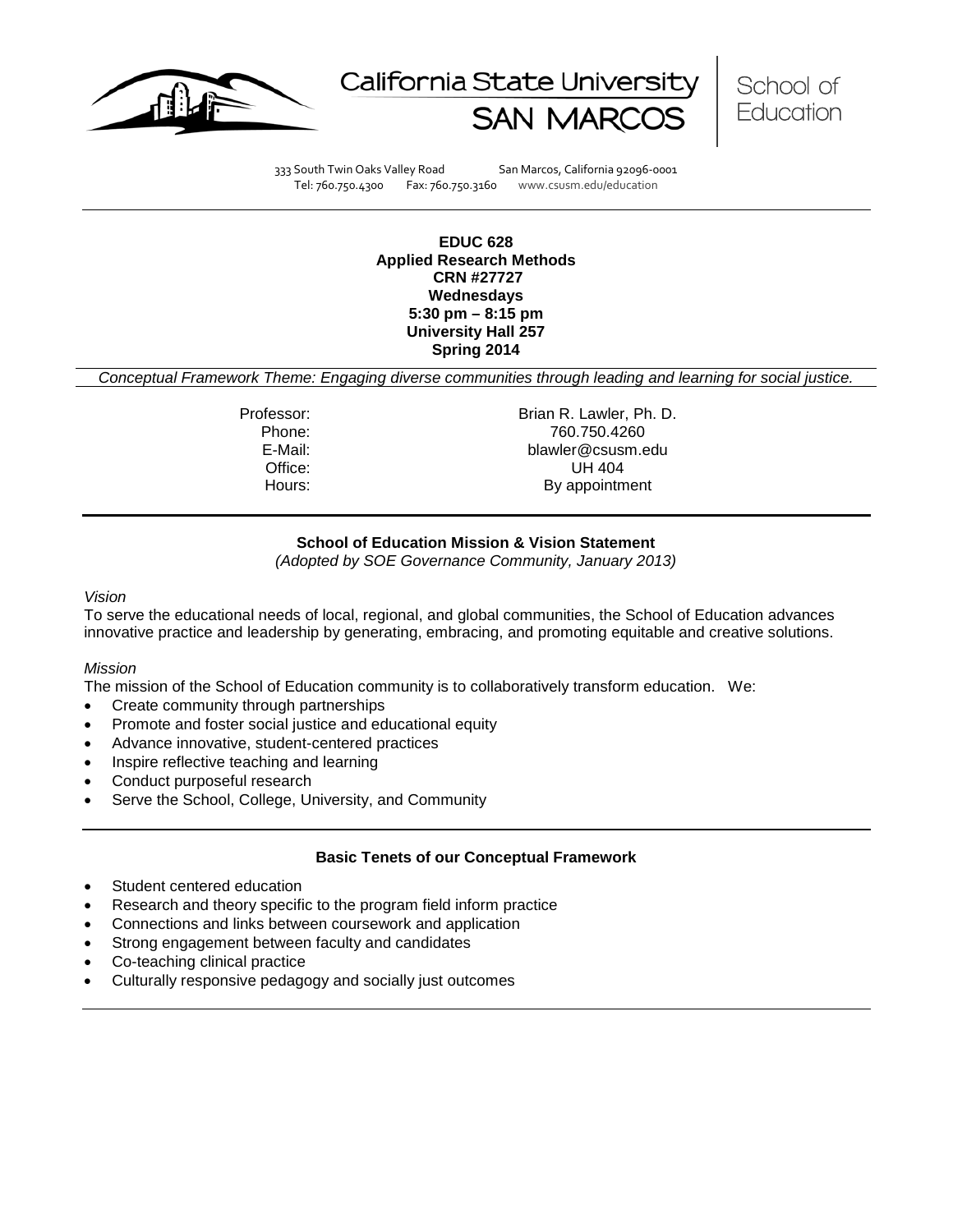## **COURSE DESCRIPTION**

Involves intensive study of current issues and concepts in education.

Lawler: This course is designed to guide students through the planning, preparation and/or completion of the MA Education culminating experience: research, project or exam. Involves intensive study of current issues and concepts in education.

## **Course Prerequisites**

Admission to the MA in Education, and EDUC 622 – Research Methods in Education.

## **Course Load**

In all master course work, it is expected that for every one hour of contact time, you will complete approximately two to three hours of work outside of class. For EDUC 628, a 3-credit class, expect 6-9 hours of homework each week. Please plan accordingly.

#### **Course Objectives**

- 1. Identify Key Components of a Research Thesis, Curriculum Project or Exam.
- 2. Master APA Manual Writing Format.
- 3. Write Thesis, Project or Exam.
- 4. Practice for Poster Presentation.

# **Required Texts**

American Psychological Association. (2009). *Publication manual of the American Psychological Association, 6th Ed*. Washington, DC: APA.

## **GENERAL CONSIDERATIONS**

## **Assessment of Professional Dispositions**

Assessing a candidate's dispositions within a professional preparation program is recognition that teaching and working with learners of all ages requires not only specific content knowledge and pedagogical skills, but positive attitudes about multiple dimensions of the profession. The School of Education has identified six dispositions – social justice and equity, collaboration, critical thinking, professional ethics, reflective teaching and learning, and life-long learning—and developed an assessment rubric. For each dispositional element, there are three levels of performance - *unacceptable*, *initial target*, and *advanced target*. The description and rubric for the three levels of performance offer measurable behaviors and examples.

The assessment is designed to provide candidates with ongoing feedback for their growth in professional dispositions and includes a self-assessment by the candidate. The dispositions and rubric are presented, explained and assessed in one or more designated courses in each program as well as in clinical practice. Based upon assessment feedback candidates will compose a reflection that becomes part of the candidate's Teaching Performance Expectation portfolio. Candidates are expected to meet the level of *initial target* during the program.

#### **School of Education Attendance Policy**

Due to the dynamic and interactive nature of courses in the School of Education, all candidates are expected to attend all classes and participate actively. At a minimum, candidates must attend more than 80% of class time, or s/he may not receive a passing grade for the course at the discretion of the instructor. Individual instructors may adopt more stringent attendance requirements. Should the candidate have extenuating circumstances, s/he should contact the instructor as soon as possible. *(Adopted by the COE Governance Community, December, 1997).*

#### **Students with Disabilities Requiring Reasonable Accommodations**

Candidates with disabilities who require reasonable accommodations must be approved for services by providing appropriate and recent documentation to the Office of Disable Student Services (DSS). This office is located in Craven Hall 4300, and can be contacted by phone at (760) 750-4905, or TTY (760) 750-4909. Candidates authorized by DSS to receive reasonable accommodations should meet with their instructor during office hours or, in order to ensure confidentiality, in a more private setting.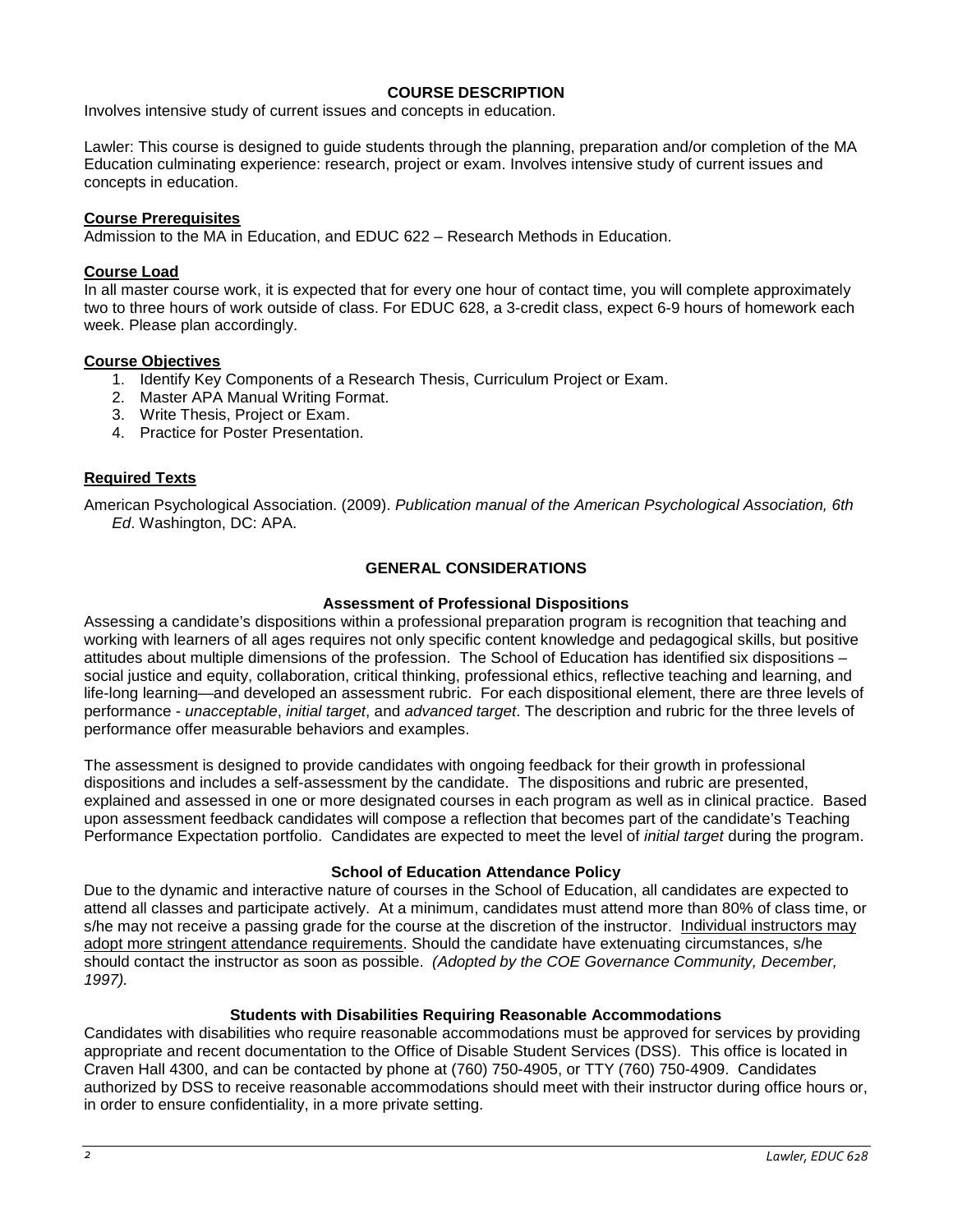#### **All University Graduate Writing Requirement**

All CSU students must demonstrate competency in writing skills as a requirement for graduation. At California State University San Marcos, students complete the graduation writing assessment through the All-University Writing Requirement. This requirement mandates that every course at the University must have a writing component of at least 2,500 words (approximately 10 pages). The assignments for this course meet this requirement.

The California State University maintains a Graduation Writing Assessment Requirement (GWAR) for master's students, to be completed before Advancement to Candidacy can be approved. A student may satisfy the graduate writing requirement in one of two ways: an acceptable standardized test score, or a paper that receives a passing score as described in the GWAR rubric. Toward the goal of providing opportunity for graduate students in the School of Education to satisfy the writing requirement, all papers in all graduate classes must adhere to the rules of style (for writing and format style) detailed in the Publication Manual of the American Psychological Association, 6th ed. (2009). This is a required textbook for all CSUSM SoE graduate courses.

#### **CSUSM Academic Honesty Policy**

"Students will be expected to adhere to standards of academic honesty and integrity, as outlined in the Student Academic Honesty Policy. All written work and oral presentation assignments must be original work. All ideas/materials that are borrowed from other sources must have appropriate references to the original sources. Any quoted material should give credit to the source and be punctuated with quotation marks.

Students are responsible for honest completion of their work including examinations. There will be no tolerance for infractions. If you believe there has been an infraction by someone in the class, please bring it to the instructor's attention. The instructor reserves the right to discipline any student for academic dishonesty in accordance with the general rules and regulations of the university. Disciplinary action may include the lowering of grades and/or the assignment of a failing grade for an exam, assignment, or the class as a whole."

Incidents of Academic Dishonesty will be reported to the Dean of Students. Sanctions at the University level may include suspension or expulsion from the University.

#### **Plagiarism:**

As an educator, it is expected that each candidate will do his/her own work, and contribute equally to group projects and processes. Plagiarism or cheating is unacceptable under any circumstances. If you are in doubt about whether your work is paraphrased or plagiarized see the Plagiarism Prevention for Students website [http://library.csusm.edu/plagiarism/index.html.](http://library.csusm.edu/plagiarism/index.html) If there are questions about academic honesty, please consult the University catalog.

#### **Use of Technology**

Candidates are expected to demonstrate competency in the use of various forms of technology (i.e. word processing, electronic mail, Moodle, use of the Internet, and/or multimedia presentations). Specific requirements for course assignments with regard to technology are at the discretion of the instructor. Keep a digital copy of all assignments for use in your teaching portfolio. All assignments will be submitted online, and some will be submitted in hard copy as well. Details will be given in class.

#### **Electronic Communication Protocol**

Electronic correspondence is a part of your professional interactions. If you need to contact the instructor, e-mail is often the easiest way to do so. It is my intention to respond to all received e-mails in a timely manner. Please be reminded that e-mail and on-line discussions are a very specific form of communication, with their own nuances and etiquette. For instance, electronic messages sent in all upper case (or lower case) letters, major typos, or slang, often communicate more than the sender originally intended. With that said, please be mindful of all e-mail and on-line discussion messages you send to your colleagues, to faculty members in the School of Education, or to persons within the greater educational community. All electronic messages should be crafted with professionalism and care.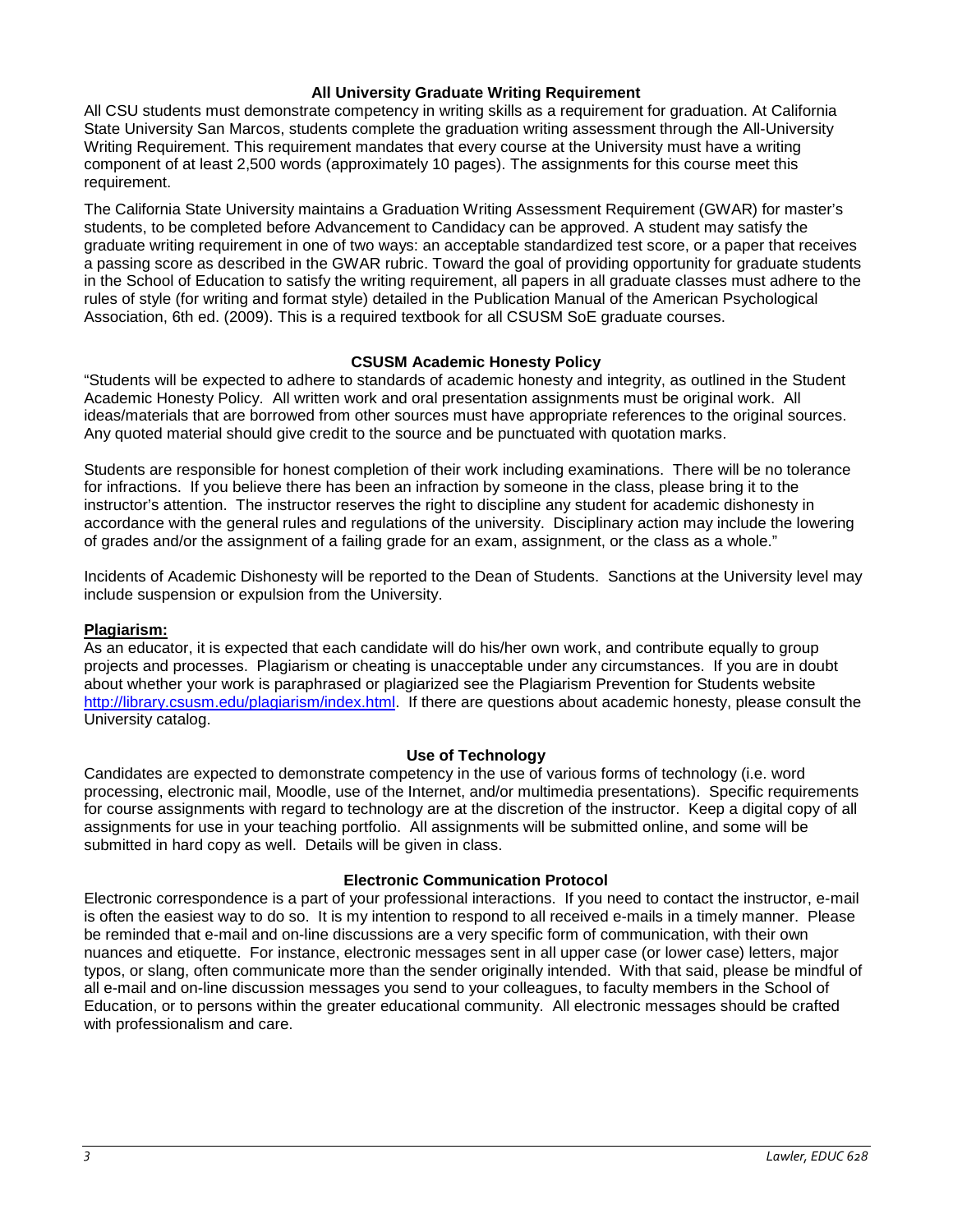Things to consider:

- Would I say in person what this electronic message specifically says?
- How could this message be misconstrued?
- Does this message represent my highest self?
- Am I sending this electronic message to avoid a face-to-face conversation?

In addition, if there is ever a concern with an electronic message sent to you, please talk with the author in person in order to correct any confusion.

## **Course Requirements**

## **Assignments**

Students will be required to identify their writing goals for the semester. Each student will be paired with a writing partner and will submit their writing for peer review 5 times. In addition, the course instructor will review two drafts (can be from this set of 5). The instructor will provide feedback in response to the student's personal writing goals, and in consideration of the sample chapter rubrics provided by the CSUSM School of Education. The peer and the instructor will evaluate the writing quality. The sample chapter rubrics are provided on Cougar Courses and the School of Education website.

1. Timeline – 30%

Students will identify their writing goals for the course and key stages toward completion of these goals. A timeline for the semester will be developed with approximately 4-5 benchmarks identified, along with peer and instructor review dates. This timeline will be submitted. The student will be evaluated based upon their adherence to the timeline. Reasonable consideration will be given, expecting ebbs and flows to the predicted deadlines.

2. Writing – 30%

With regards to the student's writing goals for the semester, two drafts will be reviewed by the instructor. The instructor will provide feedback in response to the student's personal writing goals, and in consideration of the sample chapter rubrics provided by the CSUSM School of Education. More generally, feedback will focus on: quality and clarity (effectiveness) of writing, appropriate style—academic and as defined by APA, correct grammar, and proper implementation of APA guidelines.

3. Peer Feedback – 30%

Each student will provide feedback to a peer's writing 5 times throughout the semester. Feedback will be guided by the Praise, Question and Polish format. Peer feedback should focus specifically on: quality and clarity (effectiveness) of writing, appropriate style—academic and as defined by APA, correct grammar, and proper implementation of APA guidelines. The author and the instructor will evaluate the feedback quality provided by the peer.

4. Attendance & Participation – 10%

The course is meant to be a support course toward the completion of the MA Education, drawing especially on the opportunity for peer feedback and providing a dedicated weekly time for writing. To meet the expectations for this course goal, students must attend 12 of 15 sessions. Online sessions will focus on a particular writing strategy, will be asynchronous, and completing the tasks of the session will equate to "attending." Students may choose which sessions best support their writing needs.

A sustained (i.e. more than drop-in) visit to the CSUSM Writing Center will replace any online or face-toface session. Please bring a note confirming your visit.

Students do not need to inform the instructor prior to an absence from a face-to-face class meeting.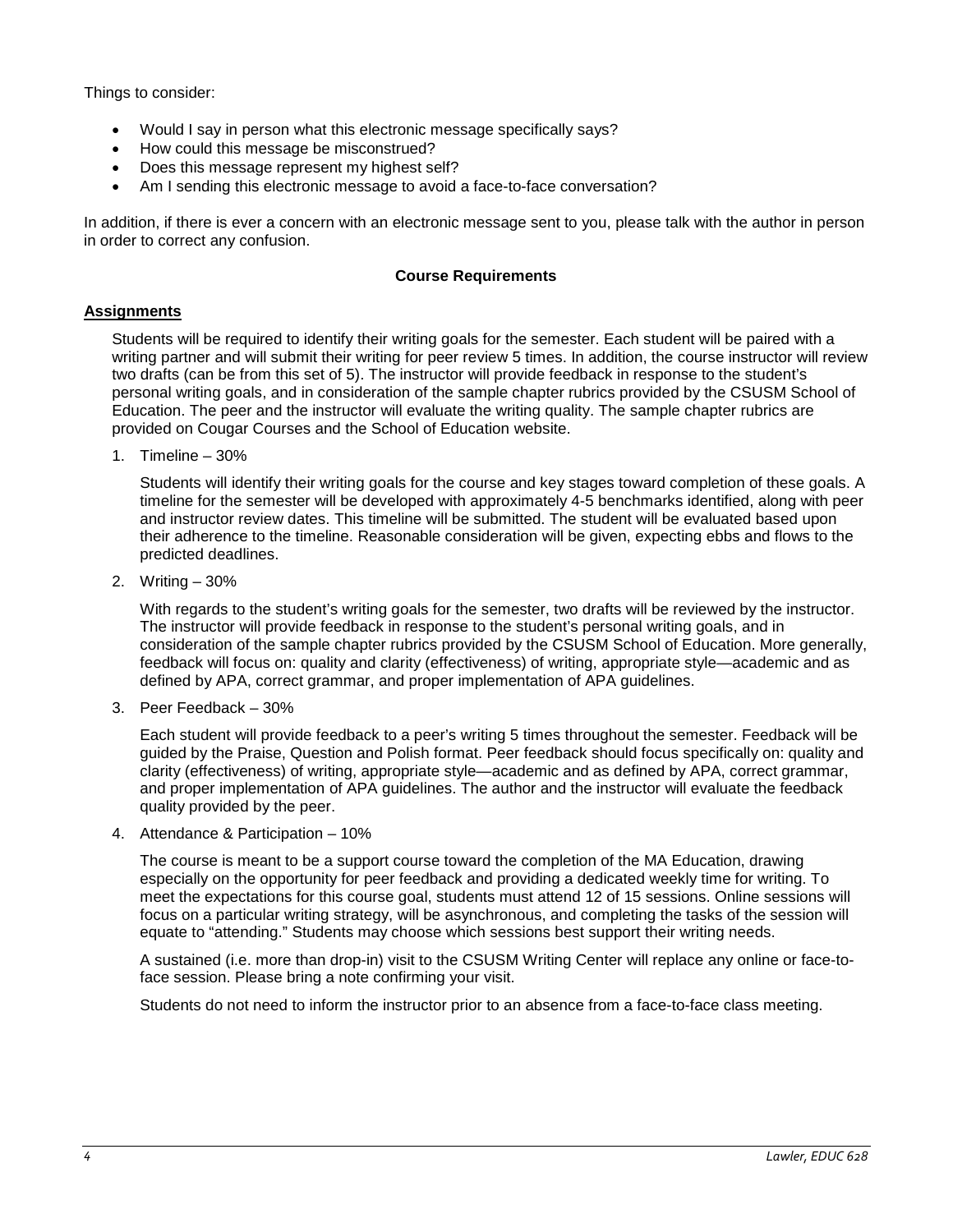# **Grading Standards**

According to the CSUSM Course Catalog, each grade means that student performance has been:

- **A** at the highest level, showing sustained excellence in meeting all course objectives and exhibiting an unusual degree of intellectual initiative. *Excellent*
- **B** at a high level, showing consistent and effective achievement in meeting course objectives. *Good*
- **C** at an adequate level, meeting the basic objectives of the course. *Satisfactory*
- **D** less than adequate, meeting only the minimum course requirements. *Passing*
- **F** such that minimum course requirements have not been met. *Failing*

The course instructor will provide each student with a monthly progress report that evaluates the students current level of success and predicted letter grade for the course.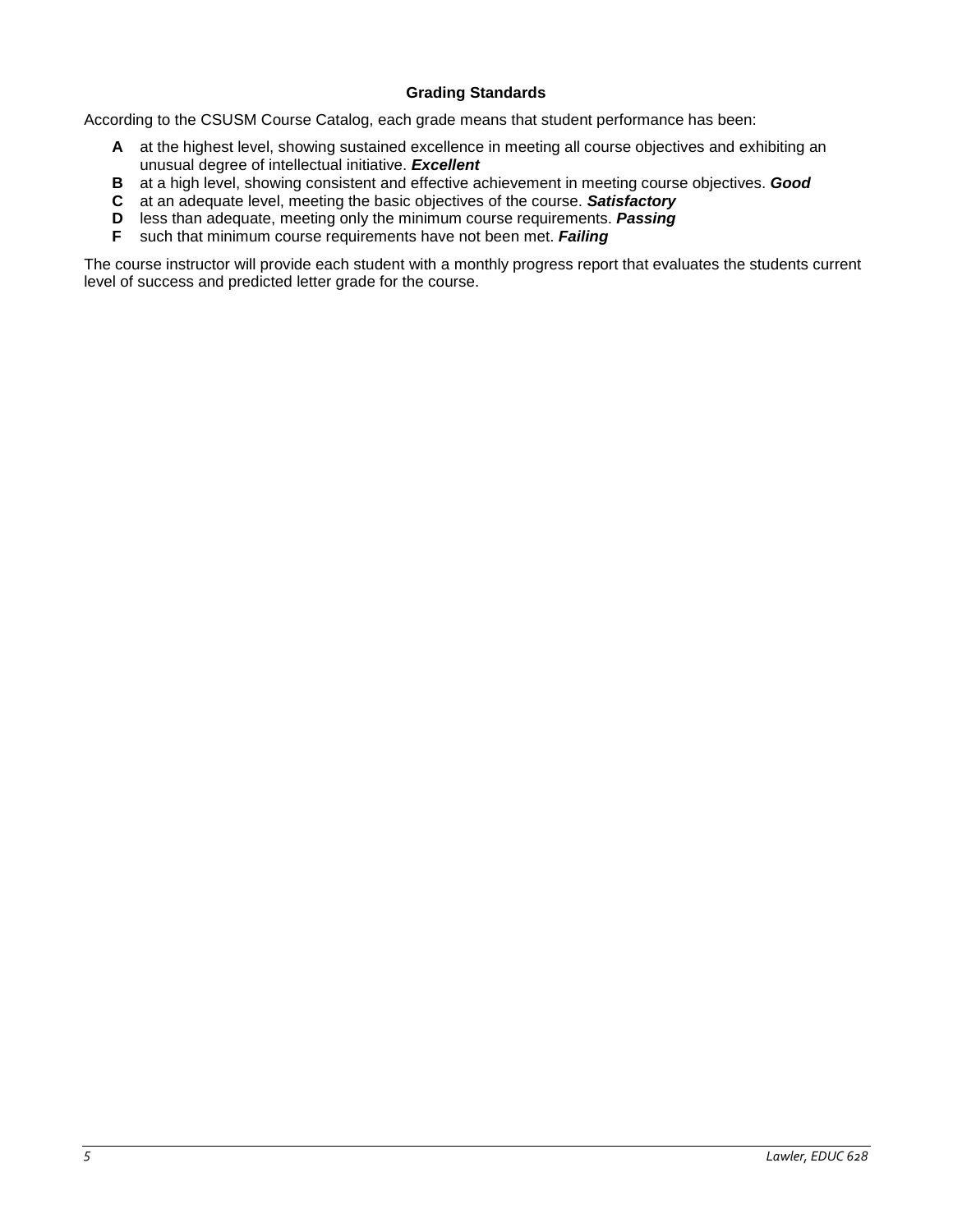# **SCHEDULE/COURSE OUTLINE**

# **EDUC 628 Spring 2014 Lawler – Schedule**

| Date                                     | <b>Topic</b>                                                                                                                                                                                  | <b>Assignment to be completed</b><br><b>BEFORE Class Session**</b> |
|------------------------------------------|-----------------------------------------------------------------------------------------------------------------------------------------------------------------------------------------------|--------------------------------------------------------------------|
| Session 1<br>22 jan 14<br>$5:30 - 8:15$  | <b>Course Overview</b><br>Introduce course, overview of thesis; begin considering<br>personal work timeline for the semester; and visit CSUSM<br>resources                                    |                                                                    |
| Session 2<br>29 jan 14<br>$5:30 - 8:15$  | Literature Review (ch. 2)<br>Identify needs in own literature review; practice skills to<br>locate published research; share writing with partner;<br>introduce peer writing feedback process | 1.1 Timeline                                                       |
| Session 3<br>5 feb 14<br>online          | <b>APA Format</b><br>Mark the APA Manual for easy reference; learn how to cite in<br>text & write the reference list; intro to tables & figures;<br>provide APA feedback to partner           |                                                                    |
| Session 4<br>12 feb 14<br>$5:30-8:15$    | Methodology (ch. 3)<br>Identify the components of ch. 3; determine what ch. 3<br>sections need revision; revisit timeline goals                                                               | <b>3.1 First Peer Review</b>                                       |
| Session 5<br>19 feb 14<br>online         | <b>Writing Transitions</b><br>Identify the key components to a transition; review the<br>transitions in writing; identify how to revise transitions                                           | 1.2 Timeline Update                                                |
| Session 6<br>26 feb 14<br>online         | <b>Peer Review</b>                                                                                                                                                                            |                                                                    |
| Session 7<br>5 mar 14<br>$5:30-8:15$     | Presentation (of data) (ch. 4)<br>Identify the key components for project ch. 4; identify the key<br>components for thesis ch. 4; determine what sections need<br>to be revised and how       | 3.2 Second Peer Review                                             |
| Session 8<br>12 mar 14<br>$5:30 - 8:15$  | Conclusion (ch. 5)<br>Identify key components of thesis ch. 5; identify key<br>components of project ch. 5; determine what components to<br>revise for ch. 5                                  |                                                                    |
| Session 9<br>19 mar 14<br>online         | <b>Peer Review</b>                                                                                                                                                                            | <b>3.3 Third Peer Review</b>                                       |
| Session 10<br>26 mar 14<br>online        | <b>Presenting and Discussing Statistical Information (APA)</b>                                                                                                                                | 1.3 Timeline Update<br>2.1 First Draft to Instructor               |
| Session 11<br>9 apr 14<br>$5:30-8:15$    | Revisit Ch 4 & 5<br>Review ch 4 components; review ch 5 components; and<br>determine what sections need to be revised and how                                                                 |                                                                    |
| Session 12<br>16 apr 14<br>$5:30 - 8:15$ | <b>Revisit APA Writing &amp; Style Guidelines; Abstract;</b><br><b>Keywords</b>                                                                                                               | <b>3.4 Fourth Peer Review</b>                                      |